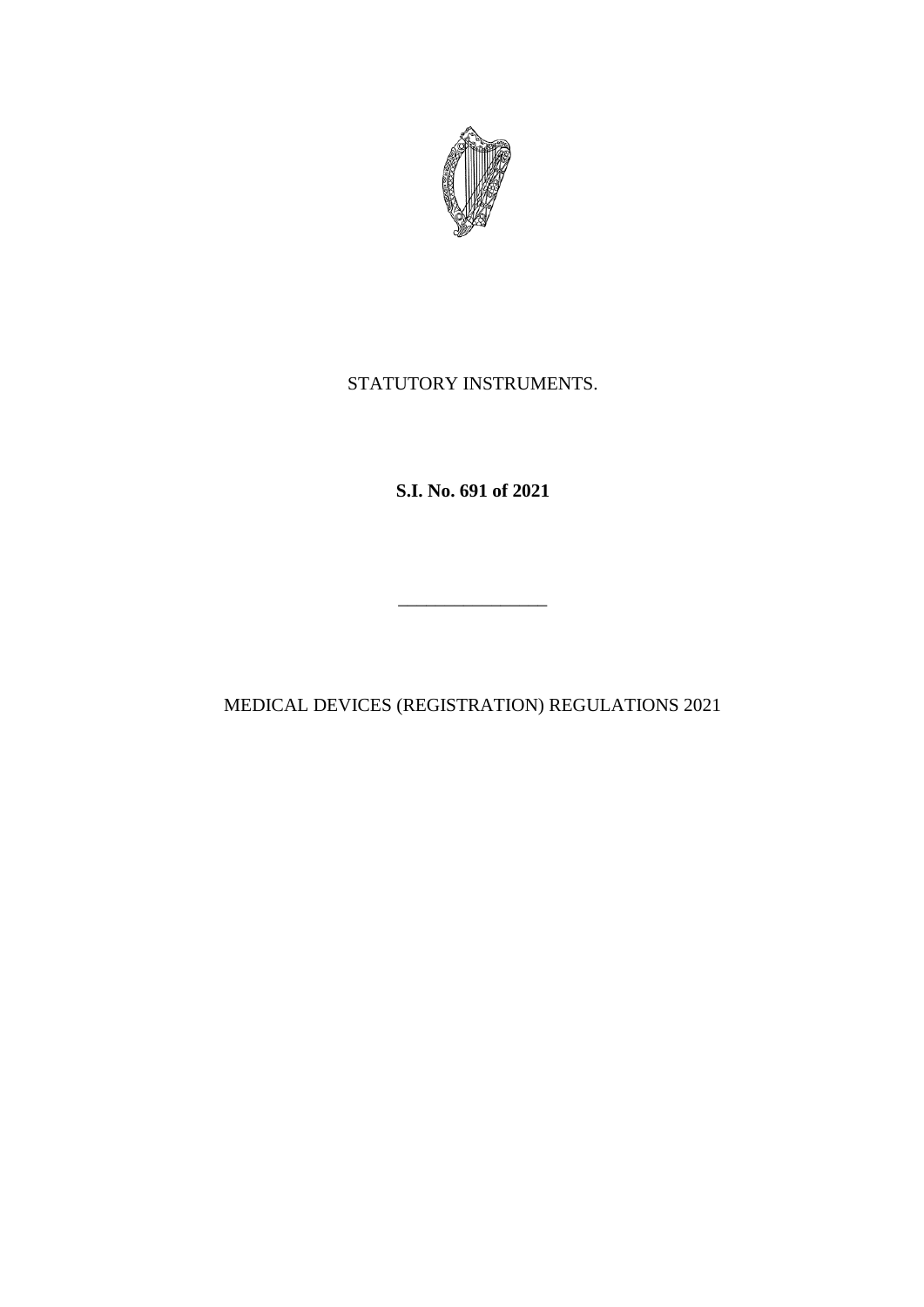## S.I. No. 691 of 2021

## MEDICAL DEVICES (REGISTRATION) REGULATIONS 2021

I, STEPHEN DONNELLY, Minister for Health, in exercise of the powers conferred on me by section 32 (as amended by section 16 of the Irish Medicines Board (Miscellaneous Provisions) Act 2006 (No. 3 of 2006)) of the Irish Medicines Board Act 1995 (No. 29 of 1995), hereby make the following regulations:

## *Citation*

1. These Regulations may be cited as the Medical Devices (Registration) Regulations 2021.

# *Definitions*

2. (1) In these Regulations—

"Active Implantable Medical Devices Directive" means Council Directive  $90/385/EEC$  of 20 June  $1990<sup>1</sup>$ , as amended by the Medical Devices Directive, Council Directive 93/68/EEC of 22 July 1993<sup>2</sup>, Regulation (EC) No. 1882/2003 of the European Parliament and of the Council of 29 September 2003<sup>3</sup> and Directive 2007/47/EC of the European Parliament and of the Council of 5 September 2007<sup>4</sup>;

"Authority" means the Health Products Regulatory Authority;

"device" means—

- (*a*) a medical device,
- (*b*) an accessory for a medical device,
- (*c*) a product listed in Annex XVI to the Medical Devices Regulation, provided the Medical Devices Regulation applies to such product pursuant to Article 1(2) thereof,
- (*d*) an *in vitro* diagnostic medical device, or
- (*e*) an accessory for an *in vitro* diagnostic medical device, as defined in Article 2(4) of the IVD Medical Devices Regulation,

but does not include—

(i) a product or other substance excluded from the scope of the Medical Devices Regulation by Article 1(6)(b) to (i) thereof,

<sup>1</sup> OJ No. L 189, 20.7.1990, p. 17.

<sup>2</sup> OJ No. L 220, 30.8.1993, p. 1.

<sup>3</sup> OJ No. L 284, 31.10.2003, p. 1.

<sup>4</sup> OJ No. L 247, 21.9.2007, p. 21.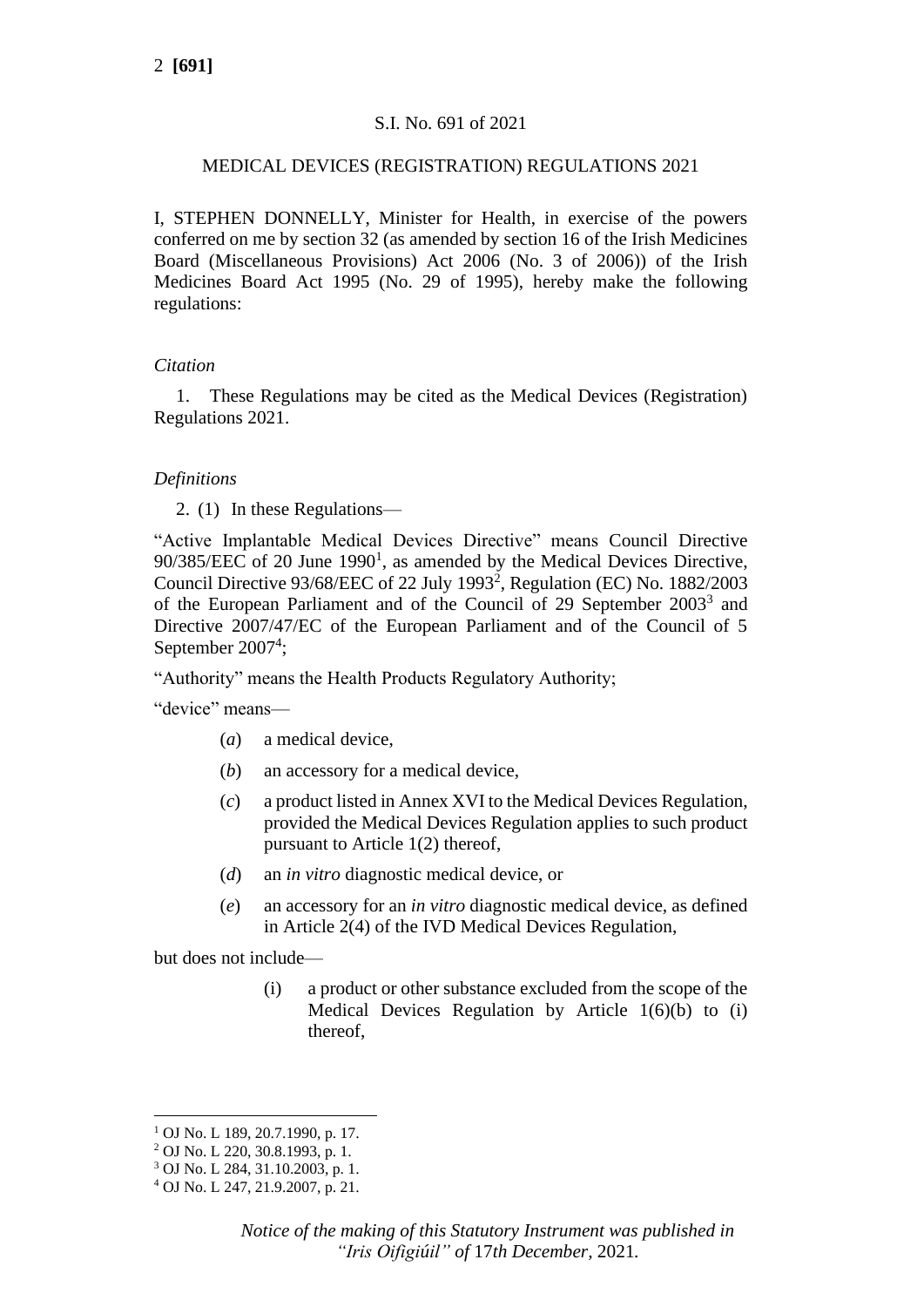- (ii) a product or other substance excluded from the scope of the IVD Medical Devices Regulation by Article 1(3) thereof,
- (iii) a device referred to in the second subparagraph of Article 1(8), (9) or (10) of the Medical Devices Regulation, or
- (iv) an in-house device.

"*in vitro* diagnostic medical device" has the meaning assigned to it by Article 2(2) of the IVD Medical Devices Regulation;

"in-house device" means a device which—

- (*a*) is manufactured and used only within a health institution,
- (*b*) complies with all of the conditions in Article 5(5) of the Medical Devices Regulation, and
- (*c*) is not manufactured on an industrial scale;

"IVD Medical Devices Regulation" means Regulation (EU) 2017/746 of the European Parliament and of the Council of 5 April 2017<sup>5</sup>;

"manufacturing facility" means a place where an entity which does not place devices on the market under its own name or under its own trademark—

- (*a*) manufactures a device,
- (*b*) manufactures one or more critical components of a device to a set of specifications,
- (*c*) carries out packaging activities in relation to a device, or
- (*d*) carries out labelling activities in relation to a device;

"medical device" has the meaning—

- (*a*) assigned to it by Article 2(1) of the Medical Devices Regulation,
- (*b*) assigned to it by Article 2(2) of IVD Medical Devices Regulation,
- (*c*) assigned to the term "device" by Regulation 2(1) of the European Communities (Medical Devices) Regulations 1994 (S.I. No. 252 of 1994), or
- (*d*) assigned to the term "device" by Regulation 2(1) of the European Communities (Active Implantable Medical Devices) Regulations 1994 (S.I. No. 253 of 1994),

as applicable;

"Medical Devices Directive" means Council Directive 93/42/EEC of 14 June 1993<sup>6</sup> , as amended by Directive 98/79/EC of the European Parliament and of the Council of 27 October 1998<sup>7</sup>, Directive 2000/70/EC of the European Parliament and of the Council of 16 November 2000<sup>8</sup>, Directive 2001/104/EC of the European Parliament and of the Council of 7 December 2001<sup>9</sup>, Regulation (EC)

<sup>5</sup> OJ No. L 117, 5.5.2017, p. 176.

<sup>6</sup> OJ No. L 189, 20.7.1990, p. 17.

<sup>7</sup> OJ No. L 331, 7.12.1998, p. 1.

<sup>8</sup> OJ No. L 313, 13.12.2000, p. 22.

<sup>9</sup> OJ No. L 6, 10.1.2002, p. 50.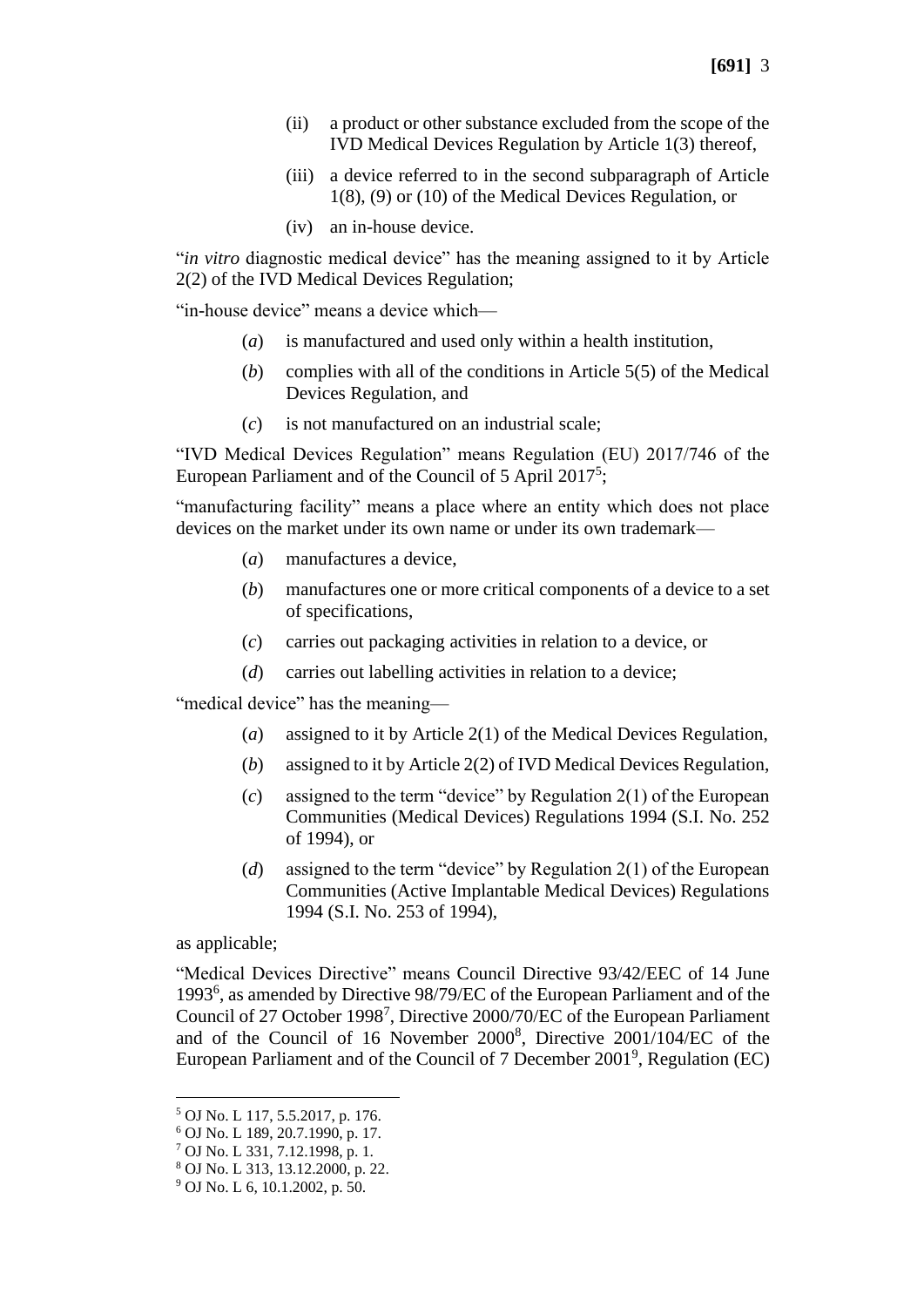No. 1882/2003 of the European Parliament and of the Council of 29 September 2003<sup>3</sup> and Directive 2007/47/EC of the European Parliament and of the Council of 5 September 2007<sup>4</sup>;

"Medical Devices Regulation" means Regulation (EU) 2017/745 of the European Parliament and of the Council of 5 April  $2017^{10}$ , as amended by Regulation (EU) 2020/561 of the European Parliament and of the Council of 23 April  $2020^{11}$ .

(2) A word or expression which is used in these Regulations, and which is also used in the Medical Devices Regulation, the IVD Medical Devices Regulation, the Medical Devices Directive, or the Active Implantable Medical Devices Directive has, unless the context otherwise requires, the same meaning in these Regulations as it has in the said Regulation or Directive, as applicable.

#### *Registration requirements in relation to devices*

3. (1) This Regulation applies to devices, other than custom-made devices, placed on the market in the European Economic Area in accordance with—

- (*a*) the Medical Devices Regulation,
- (*b*) Article 110(5) of the IVD Medical Devices Regulation, or
- (*c*) the Medical Devices Directive or the Active Implantable Devices Directive, as applicable, pursuant to Article 120(3) of the Medical Devices Regulation.

(2) A manufacturer who, having his or her established place of business in the State, places a device on the market under his or her own name shall, in the manner prescribed by the Authority—

- (*a*) notify the Authority of his or her name and registered place of business, and
- (*b*) supply the Authority with a description of the device which is sufficient to identify it.

(3) A manufacturer who, having designated an authorised representative which has his or her established place of business in the State, places a device on the market shall, in the manner prescribed by the Authority—

- (*a*) notify the Authority of his or her name and registered place of business,
- (*b*) supply the Authority with a description of the device which is sufficient to identify it, and
- (*c*) furnish the Authority with sufficient evidence to establish that he or she has designated his or her authorised representative in respect of the device concerned in accordance with Article 11 of the Medical Devices Regulation, Article 11 of the IVD Medical Devices Regulation, Article 14(2) of the Medical Devices

<sup>10</sup> OJ No. L 117, 5.5.2017, p. 1.

<sup>11</sup> OJ No. L 130, 24.4.2020, p. 18.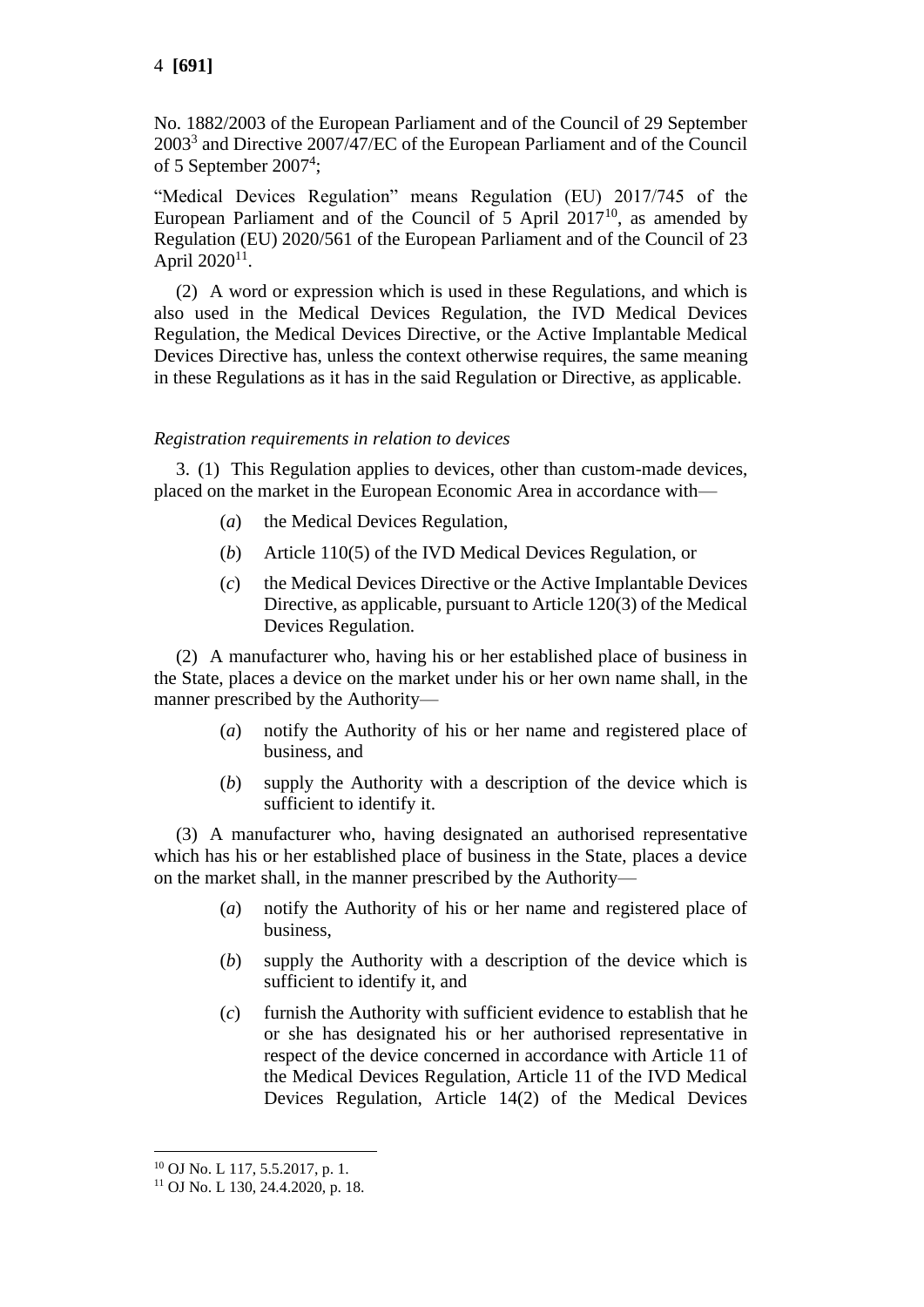Directive or Article 10a(2) of the Active Implantable Medical Devices Directive, as applicable.

(4) An authorised representative who, having his or her established place of business in the State, places a device on the market shall, in the manner prescribed by the Authority—

- (*a*) notify the Authority of his or her name and registered place of business,
- (*b*) supply the Authority with a description of the device which is sufficient to identify it, and
- (*c*) furnish the Authority with sufficient evidence to establish that he or she has been designated by the manufacturer as his or her authorised representative in respect of the device concerned in accordance with Article 11 of the Medical Devices Regulation, Article 11 of the IVD Medical Devices Regulation, Article 14(2) of the Medical Devices Directive or Article 10a(2) of the Active Implantable Medical Devices Directive, as applicable.

## *Additional registration requirements in relation to devices other than IVD devices*

4. (1) This Regulation applies to devices, other than custom-made devices, placed on the market in the European Economic Area in accordance with—

- (*a*) the Medical Devices Regulation, or
- (*b*) the Medical Devices Directive or the Active Implantable Devices Directive, as applicable, pursuant to Article 120(3) of the Medical Devices Regulation.

(2) An importer who, having his or her established place of business in the State, places a device on the market shall, in the manner prescribed

by the Authority—

- (*a*) notify the Authority of—
	- (i) his or her name and registered place of business,
	- (ii) the name and registered place of business of the manufacturer of the device, and
	- (iii) the name and registered place of business of the authorised representative designated by the manufacturer of the device, and
- (*b*) supply the Authority with information relating to the category of the device.

(3) A distributor who, having his or her established place of business in the State, places a device on the market shall, in the manner prescribed by the Authority—

> (*a*) notify the Authority of his or her name and registered place of business, and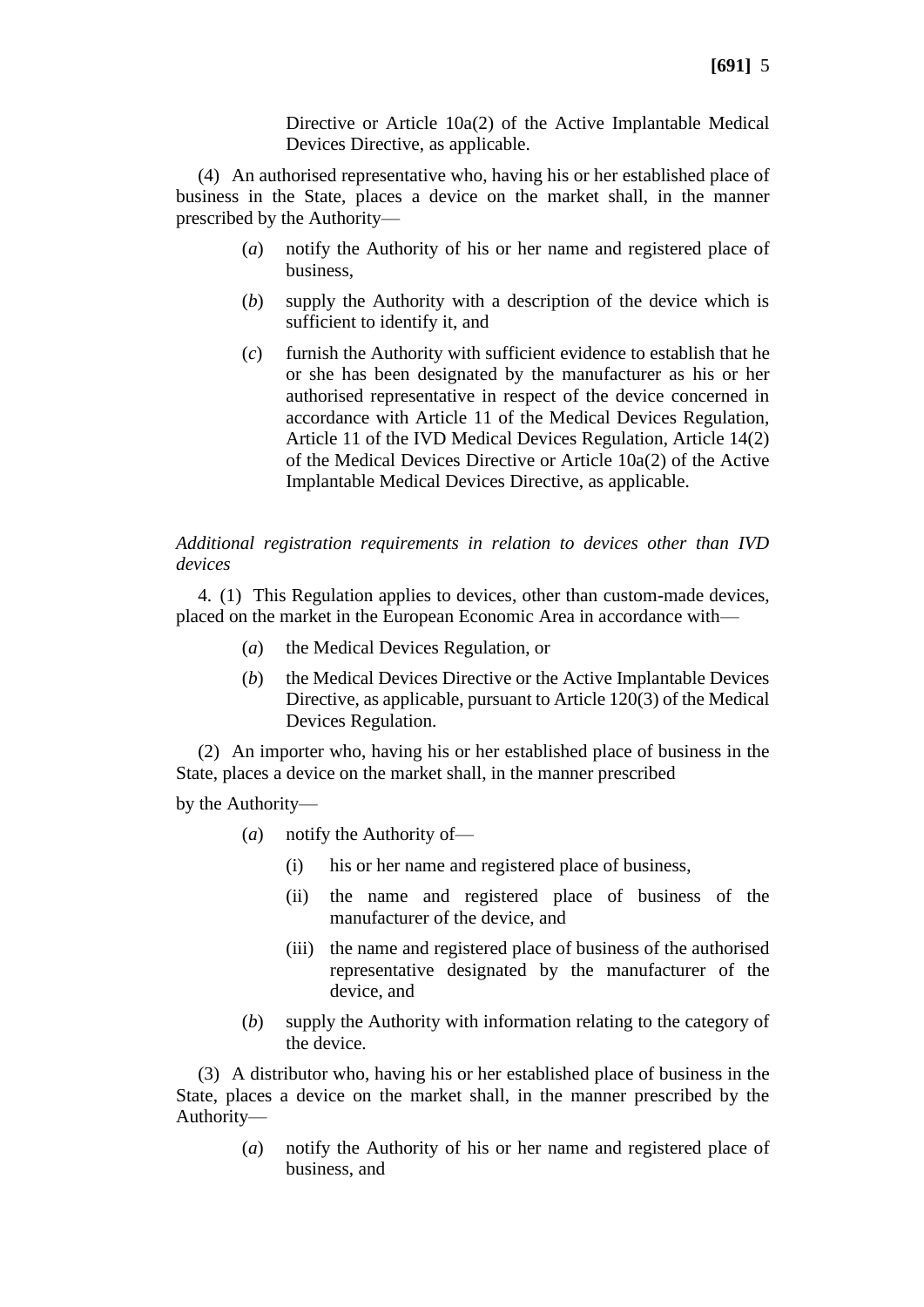(*b*) supply the Authority with information relating to the category of the device.

#### *Registration requirements in relation to custom-made devices*

5. A manufacturer who, having his or her established place of business in the State, places a custom-made device on the market in the European Economic Area, in accordance with Article 52(8) of the Medical Devices Regulation, Article 11(6) of the Medical Devices Directive or Article 9(2) of the Active Implantable Medical Devices Directive, shall, in the manner prescribed by the Authority—

- (*a*) notify the Authority of his or her name and place of business, and
- (*b*) supply the Authority with a description of the device which is sufficient to identify it.

## *Registration requirements in relation to systems and procedure packs*

6. Any person who, having his or her established place of business in the State, places a system or procedure pack on the market in the European Economic Area in accordance with Article 22 of the Medical Devices Regulation or Article 12 of the Medical Devices Directive shall, in the manner prescribed by the Authority—

- (*a*) notify the Authority of his or her name and registered place of business, and
- (*b*) supply the Authority with a description of the system or procedure pack which is sufficient to identify it.

#### *Registration requirements in relation to health institutions*

7. A health institution in the State which manufactures and uses an in-house device within that institution shall, in the manner prescribed by the Authority—

- (*a*) notify the Authority of its name and address, and
- (*b*) supply the Authority with information about the in-house device on request.

#### *Registration requirements in relation to manufacturing facilities*

8. A manufacturing facility in the State shall, in the manner prescribed by the Authority—

- (*a*) notify the Authority in writing of the name and address of the facility, and
- (*b*) supply the Authority with information regarding the activity relating to devices carried out in the facility.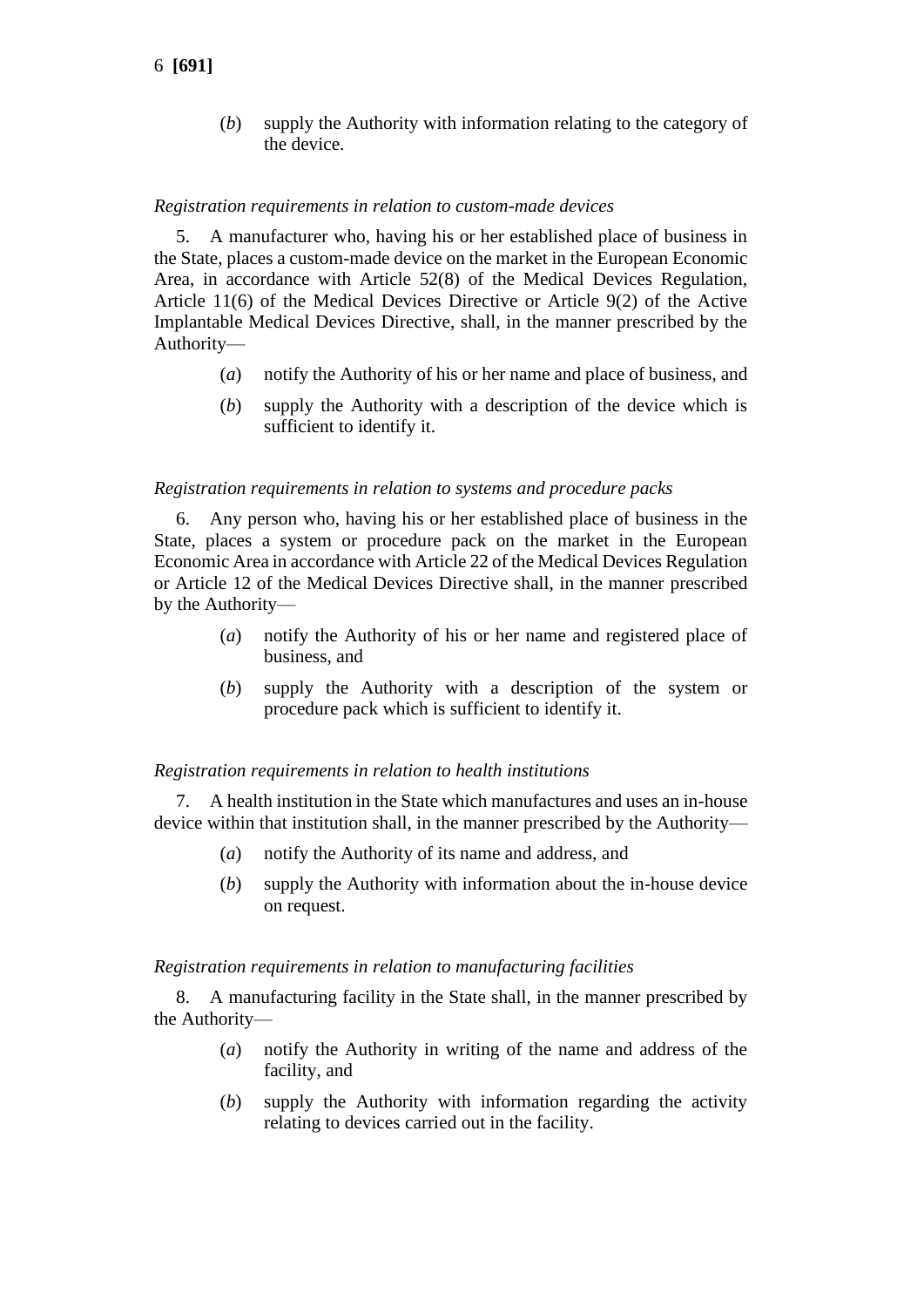

GIVEN under my Official Seal, 9 December, 2021.

STEPHEN DONNELLY, Minister for Health.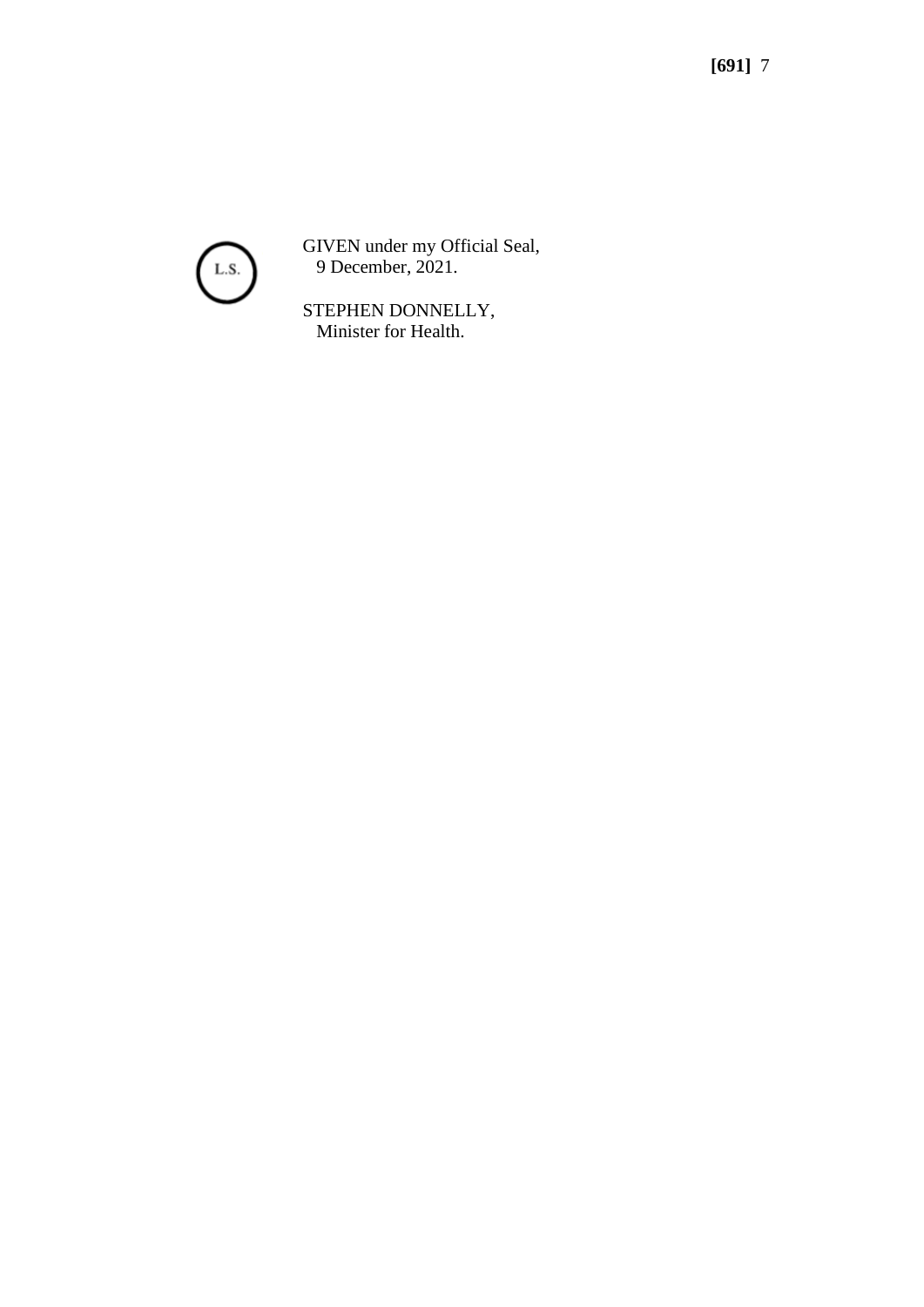## EXPLANATORY NOTE

## (*This note is not part of the Instrument and does not purport to be a legal interpretation.*)

These Regulations are made under section 32 of the Irish Medicines Board Act 1995 and provide for registration requirements in relation to medical devices, and other devices, placed on the market in the State.

These Regulations may be cited as the Medical Devices (Registration) Regulations 2021.